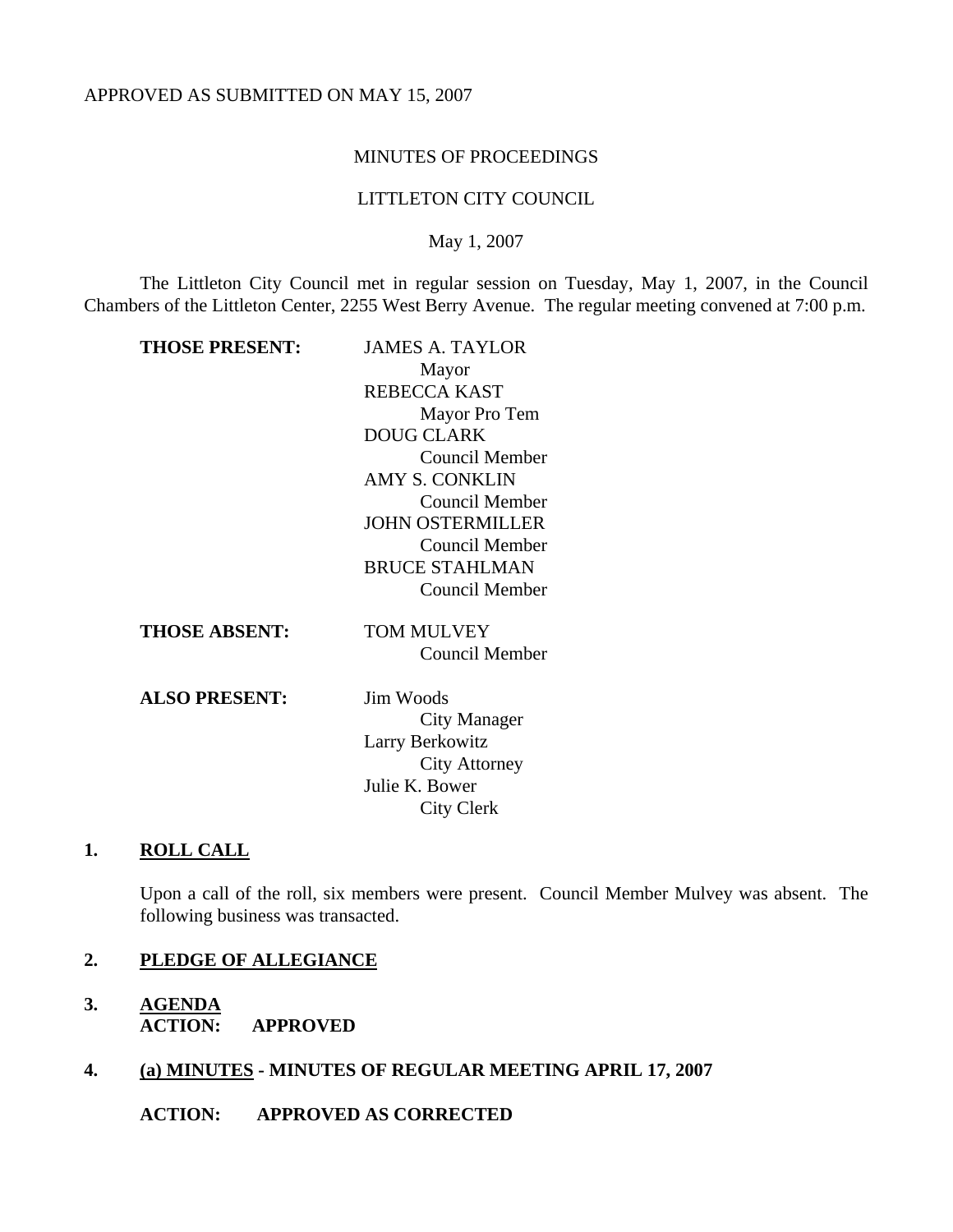> Council Member Stahlman made the following correction to page 13: "The 60-year payout was based on the probability of low growth and that probability was far less than 50% and was more likely less than 1-2% or less than 1 or 2 chances in 100 based on the probability of occurrence."

#### **5. INTRODUCE NEW CITY EMPLOYEES –**

Mr. Woods introduced Orlando Aliaga, part-time custodian at the Littleton Housing Authority.

### **6. (a) CITIZEN APPEARANCES – GUEST CITIZENS** – **BEMIS PUBLIC LIBRARY FOUNDATION BOARD**

Council Member Clark recognized the members of the Bemis Public Library Foundation Board as guest citizens. The Foundation was established in 2002 to create an endowment fund to benefit the programs and services of Bemis Library by providing a mechanism to accept bequests and donations and to apply for grants. The Friends of the Littleton Library and Museum had since established an endowment fund to benefit both the library and the museum. The Foundation Board decided to dissolve effective April 1, 2007.

During the past five years, the Foundation received gifts from members of the community and from board members themselves to purchase book display kiosks for Sophie's Place, collection materials, furnishings for the Children's Room and a display stand for CDs.

The Council was grateful to the following members of the community who gave of their time and expertise in the effort to develop alternative funding sources for the library:

> Karen Arckey Fred Doennebrink Margaret Kruse Kathryn Peterson William Snyder Carol Young

# **6. (b) CITIZEN APPEARANCES** - **SCHEDULED PUBLIC APPEARANCES – None**

# **6. (c) CITIZEN APPEARANCES – UNSCHEDULED PUBLIC APPEARANCES –**

DAVE MITCHELL 1000 W. RIDGE RD.

Mr. Mitchell said citizens had every right to believe for the Wal-Mart public hearing that their presentations could be longer than 3 minutes and could cede their time to other people. Citizens expected more professional leadership of Mayor Taylor. Every Council meeting and Planning Commission meeting had allowed ceding of time. Mayor Taylor also jumped between sign up lists which caused problems because people had signed up in a way that each could give three minutes of a nine minute presentation. He reminded Mayor Taylor that he was elected and paid by the citizens of Littleton and citizens expected more professional leadership.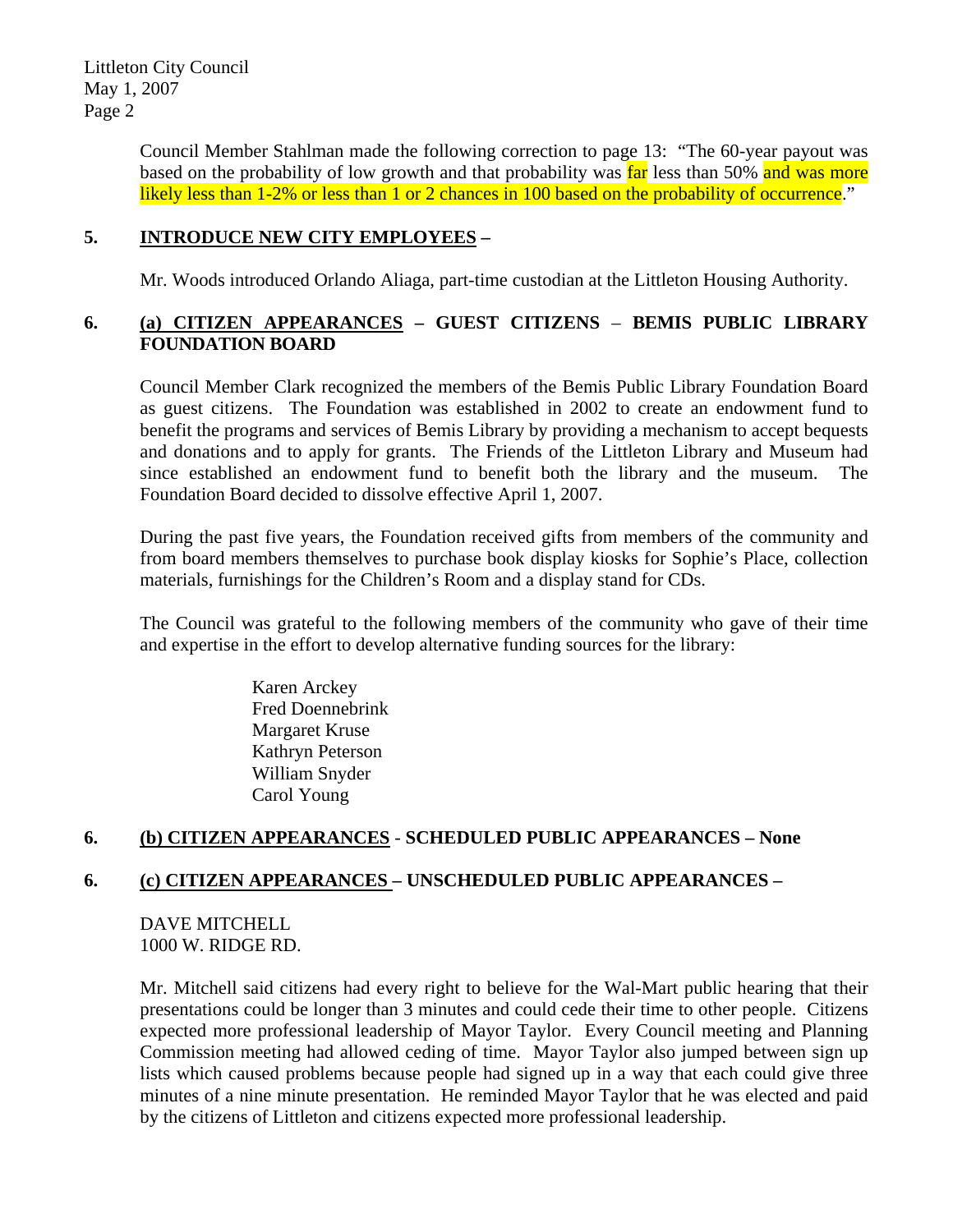> Mr. Mitchell said of the \$1.5 million in sales tax revenue from Wal-Mart, the city would receive approximately forty-five cents per vehicle trip.

PEGGY COLE 2008 W. CALEY PL.

Ms. Cole had previously requested improvements to the city's website. She had received a nice response but would like to see more. She had collected signatures from 39 people requesting that the City Charter, Council's Legislative Procedures, agendas for study sessions and minutes of study session be included on the website.

JOSEPH TRUJILLO LITTLETON CEMETERY ASSOCIATION

Mr. Trujillo said the cemetery report had been published. The cemetery was doing well and there was currently \$600,000 in the perpetual upkeep fund. There had been 144 burials in 2006. The Board had discussed developing the cemetery's T-Zoned property into small homes for seniors.

# **7. (a) CONSENT AGENDA - (ordinances and resolutions read by title) – ACTION: APPROVED - ITEMS 7(A) - 7(D)**

- (a) Resolution approving a subgrantee agreement for the 2007 Arapahoe County Community Development Block Grant (CDBG) Program **(Resolution No. 9, Series of 2007)**
- (b) Ordinance on first reading regarding official publications **(Public hearing May 15, 2007)**
- (c) Resolution approving an intergovernmental agreement with Arapahoe County regarding the city's special election on June 19, 2007 **(Resolution No. 10, Series of 2007)**
- (d) Motion approving renewal of Reinke parking lot lease

It was moved by COUNCIL MEMBER CLARK and seconded by COUNCIL MEMBER STAHLMAN TO APPROVE CONSENT AGENDA ITEMS 7(A) - 7(D).

Ayes: Council Members Conklin, Kast, Taylor, Stahlman, Ostermiller and Clark.

Nays: None.

Absent: Council Member Mulvey.

MOTION CARRIED: 6 to 0

# **8. (a) SECOND AND FINAL READING ON ORDINANCES AND PUBLIC HEARINGS – ORDINANCE ON SECOND READING TO DESIGNATE BEGA PARK AS AN**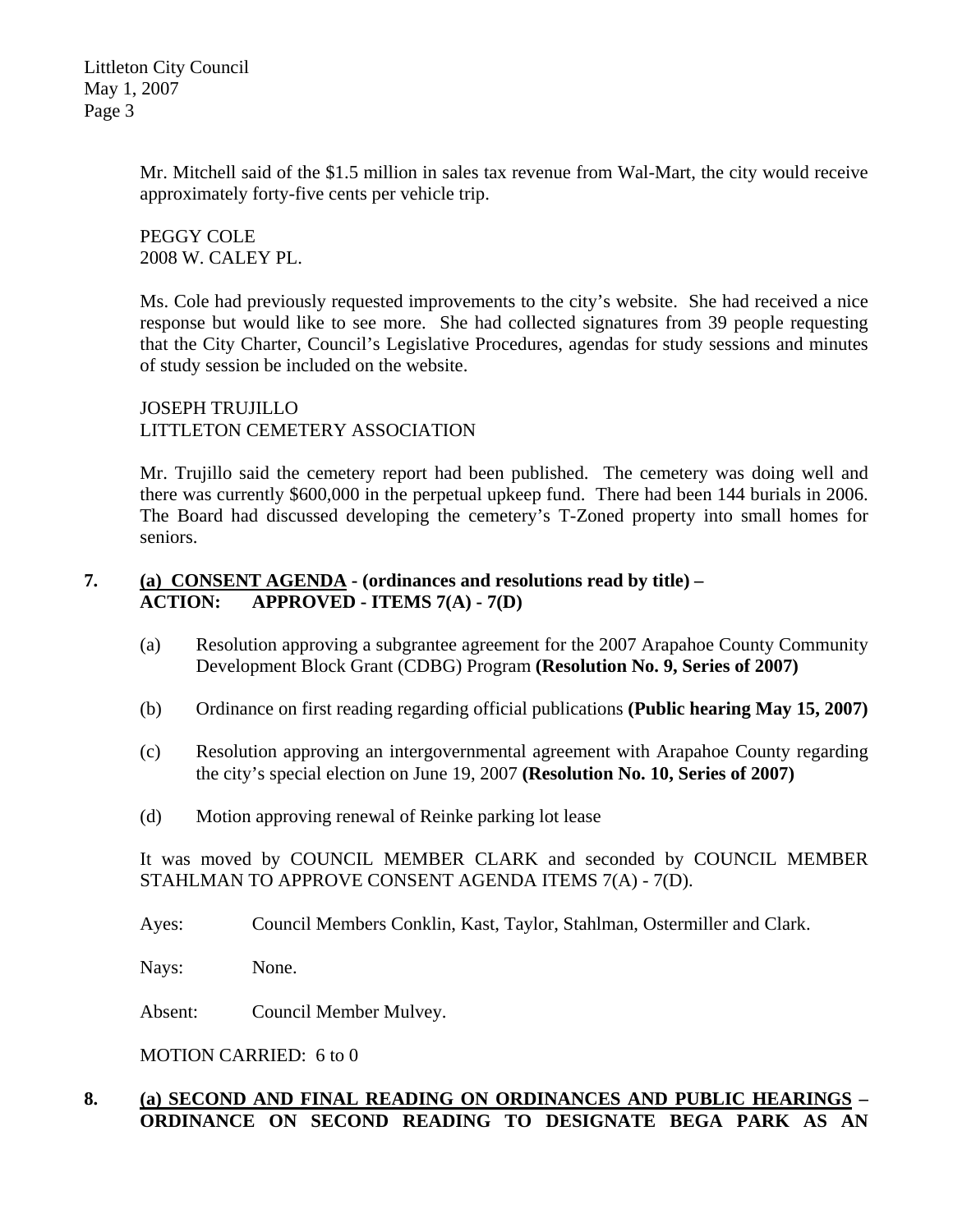## **HISTORIC LANDMARK AND INCLUDE IT IN THE MAIN STREET HISTORIC DISTRICT**

#### **ACTION: ORDINANCE NO. 10, SERIES OF 2007**

Mr. Berkowitz read the ordinance by title.

Andrea Mimnaugh, Historic Preservation Planner, entered the following exhibits into the record:

| Exhibit A | City staff report and attachments                   |
|-----------|-----------------------------------------------------|
| Exhibit B | Application and attachments                         |
| Exhibit C | City COMPLAN (by reference)                         |
| Exhibit D | Littleton Historic Preservation Code (by reference) |
| Exhibit E | Proof of posting                                    |
| Exhibit F | Proof of publication                                |
| Exhibit G | Public hearing roster                               |
|           |                                                     |

Ms. Mimnaugh said Bega Park was located at 2200 West Main Street. The property had been used as a park for over 100 years and pre-dated many of the current buildings on Main Street. The city had owned the park since 2004 and had contracted with South Suburban Parks and Recreation District to maintain it since 1973.

Bega Park had provided a natural setting in downtown since 1895. For many years it was known as Rio Grande Park because the city leased it from the railroad for \$1 per year. Bega Park became the official name in 1973 in honor of the first sister city relationship between Australia and the U.S.

The Historical Preservation Board held a public hearing on March 19, 2007 and voted unanimously to recommend approval of the request for landmark designation and inclusion into the Main Street Historic District. Staff recommended approval of the designation based upon the park's exemplification of Littleton's cultural and social heritage of the community, its importance in creating a sense of identity, its role as an established visual feature of the community and its location within the established physical and social pattern of the Main Street Historic District.

Mayor Taylor opened the public hearing.

LEBRUN HUTCHISON 6730 S. DELAWARE ST.

Mr. Hutchison thanked staff for the assistance he received in researching the history of the park. He said Bega Park had always been included as part of "Historic Downtown Littleton". Mr. Hutchison said when it was first designated as a park, the park was known as Midway Park or City Park. He presented a slide presentation and asked Council to approve the ordinance.

BILL HOPPING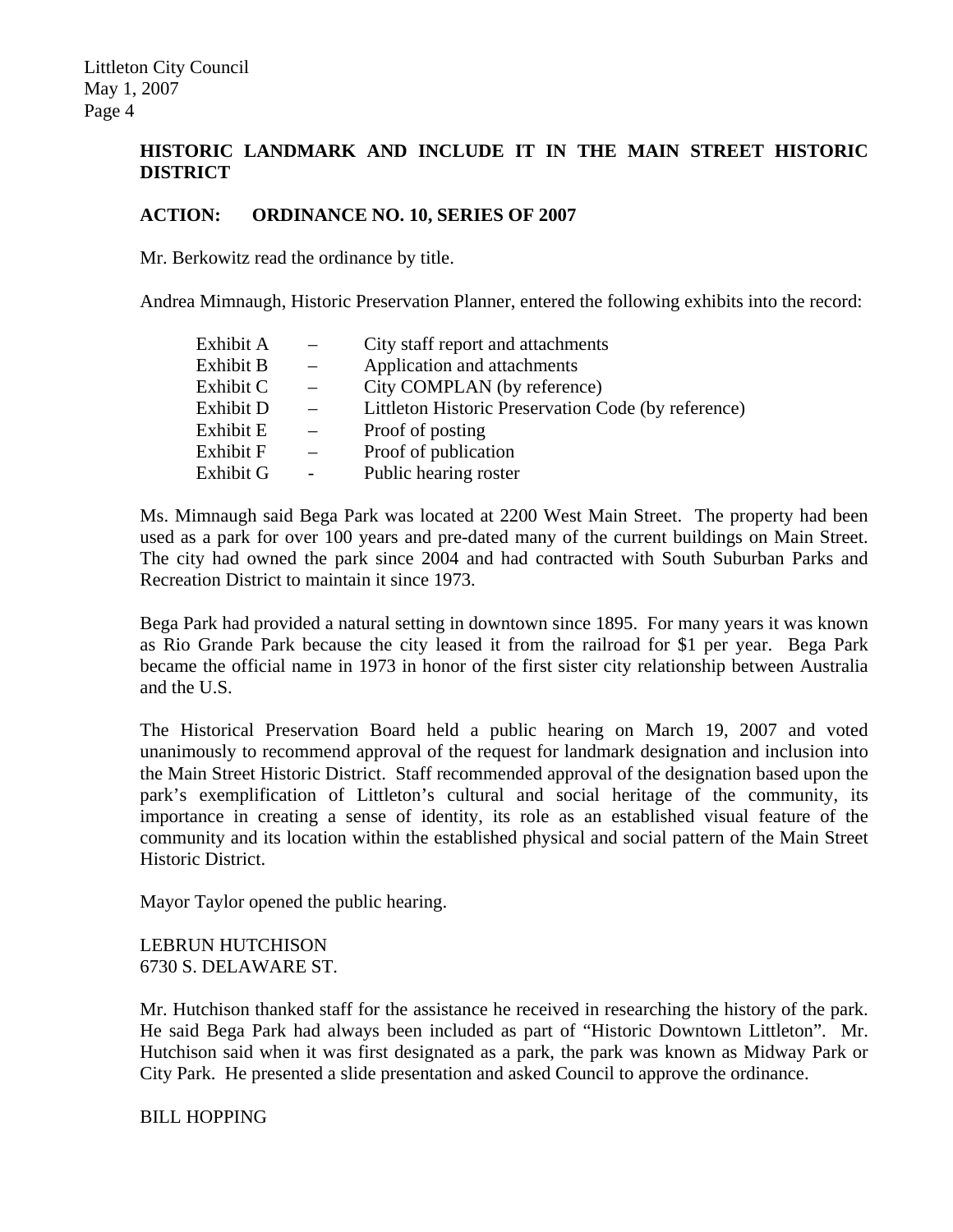#### HISTORICAL PRESERVATION BOARD

Mr. Hopping said not including the park in the original Historic District was an oversight on the Board's part. It was an important place to all citizens.

Council Member Stahlman said the first meeting of the Historical Preservation Board he attended dealt with the Bega Park designation. He said the depth of research Mr. Hutchison had done was impressive.

It was moved by MAYOR PRO TEM KAST and seconded by COUNCIL MEMBER CONKLIN THAT THE PUBLIC HEARING BE CLOSED; THAT THE ORDINANCE DESIGNATING BEGA PARK, LOCATED AT 2200 WEST MAIN STREET, AS AN HISTORIC LANDMARK AND IT BE INCLUDED IN THE MAIN STREET HISTORIC DISTRICT BE APPROVED ON SECOND AND FINAL READING; THAT THE HISTORIC DESIGNATION WAS JUSTIFIED IN THAT THE PROPERTY WAS OVER 40 YEARS OF AGE, IT EXEMPLIFIED THE CULTURAL, POLITICAL AND SOCIAL HERITAGE OF THE COMMUNITY, IT ENHANCED A SENSE OF IDENTITY IN THE COMMUNITY, IT WAS AN ESTABLISHED AND FAMILIAR NATURAL SETTING OF THE COMMUNITY, AND IT WAS PART OF THE PHYSICAL AND SOCIAL FABRIC OF MAIN STREET; THAT THE ORDINANCE BE PUBLISHED BY TITLE ONLY; AND THAT THE COUNCIL PRESIDENT BE AUTHORIZED TO AFFIX HIS SIGNATURE THERETO.

Ayes: Council Members Conklin, Kast, Taylor, Stahlman and Ostermiller.

Nays: Council Members Clark.

Absent: Council Member Mulvey.

MOTION CARRIED: 5 to 1

### **9. (a) GENERAL BUSINESS – PROCLAMATION FOR HISTORIC PRESERVATION MONTH**

Mayor Taylor proclaimed the month of May as "Preservation Month" in the city of Littleton. The National Trust created Preservation Month in 1971 to highlight grassroots efforts around the country. Through the years, Preservation Month had grown into an annual event observed in towns and cities across the nation.

Designation of Preservation Month in Littleton would help draw attention to local preservation efforts made by dedicated individuals and celebrate the role of history in people's lives.

Mr. Hopping said all of the major events took place in downtown Littleton. The focus was on saving buildings and parks but what really happened was a community was created there. It was a significant time and he appreciated the proclamation.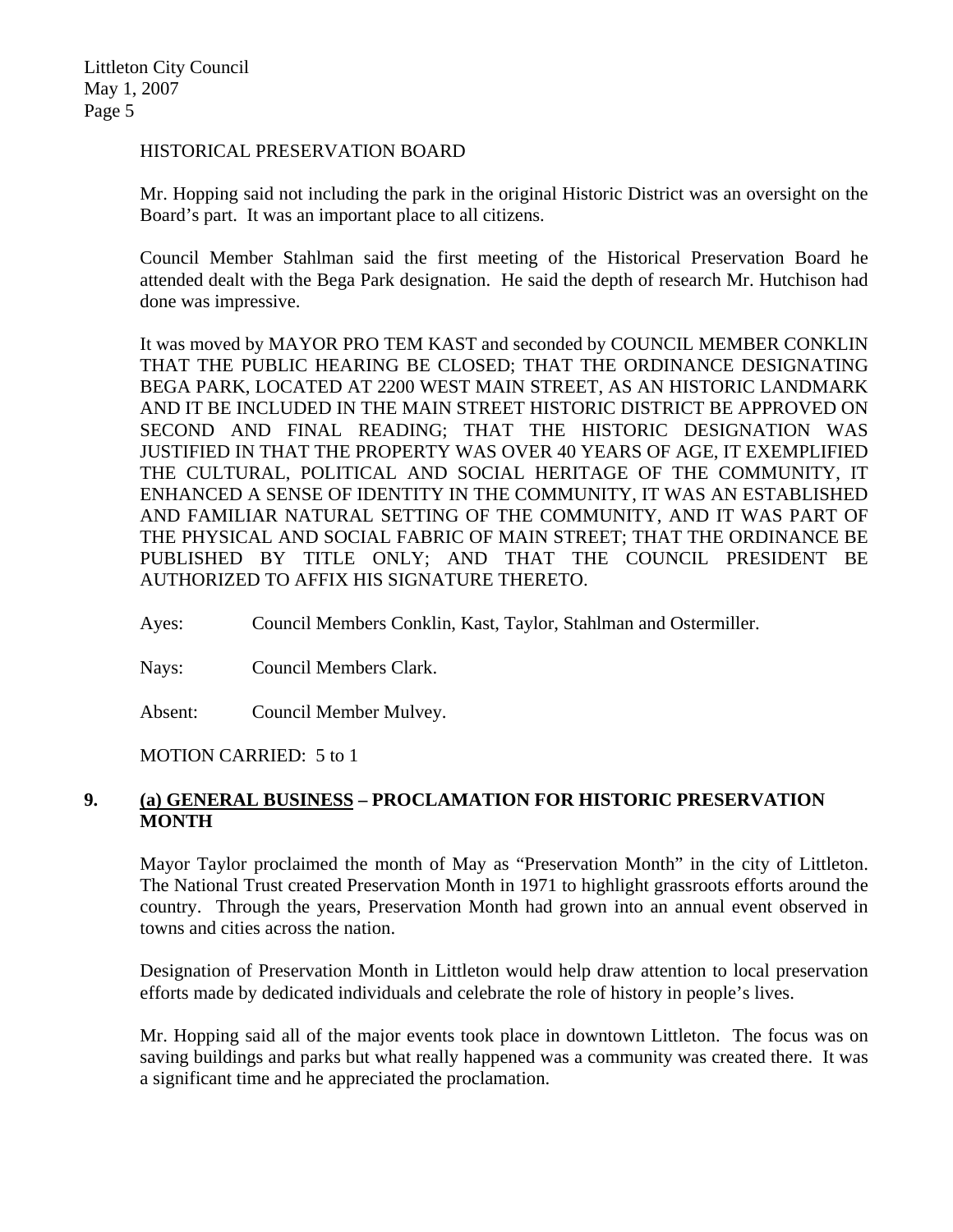> Mayor Pro Tem Kast said there were two events scheduled – on May  $9<sup>th</sup>$ , the Historical Preservation Board was hosting a discussion on "Historic Windows and Energy Efficiency" and on May  $20<sup>th</sup>$ , Historic Littleton, Inc. was sponsoring a free walking tour of downtown.

> It was moved by MAYOR PRO TEM KAST and seconded by COUNCIL MEMBER OSTERMILLER TO PROCLAIM THE MONTH OF MAY AS HISTORIC PRESERVATION MONTH IN THE CITY OF LITTLETON.

Ayes: Council Members Conklin, Kast, Taylor, Stahlman, Ostermiller and Clark.

Nays: None.

Absent: Council Member Mulvey.

MOTION CARRIED: 6 to 0

# **10. (a) CONSIDERATION OF COMMITTEE, COMMISSIONS AND BOARD MATTERS – MOTION APPROVING APPOINTMENTS TO BOARDS AND COMMISSIONS - None**

### **11. (a) ORDINANCES ON FIRST READING – None**

**12. (a) RESOLUTIONS – None** 

#### **13. REPORTS -**

**(a) CITY MANAGER** - Mr. Woods advised Council that staff was moving forward with the recruitment process for a new finance director and police chief. Finalists had been selected and would be identified in a press release. An assessment center for the finance director would be held on May  $11<sup>th</sup>$  and the assessment center for the police chief finalists would be held on May  $18<sup>th</sup>$ . He said Council Member Ostermiller had volunteered to assist with the assessment panel for the finance director and asked if any other Council member would like to participate on the police chief assessment panel?

Council Member Clark agreed to serve on an assessment panel for the police chief.

**(b) CITY ATTORNEY –** Mr. Berkowitz said Mayor Taylor had forwarded some potential changes to the publication ordinance that had been adopted on first reading tonight. The changes included what amounted to clerical corrections and a change to the limit regarding the purchase of supplies for special improvement districts from \$500 to \$1500 to correspond with what was currently in the Charter. If Council agreed, he would prepare appropriate amendments for the next meeting.

Council agreed to the amendments.

# **(c) COUNCIL MEMBERS** -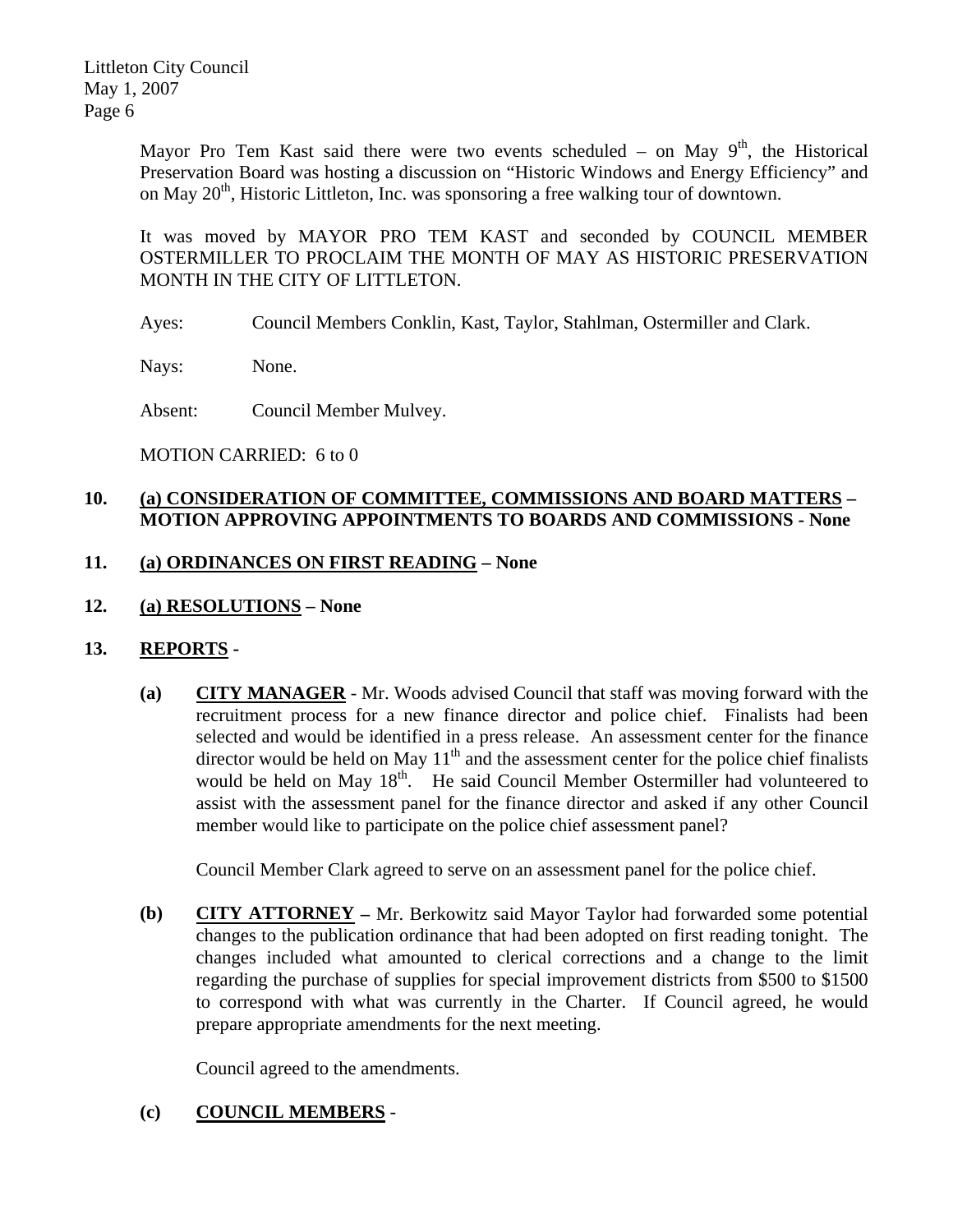#### **COUNCIL MEMBER CLARK** – None

**COUNCIL MEMBER CONKLIN –** Council Member Conklin thanked staff for the tour of the facilities she participated in along with Council Member Stahlman. It was very informative.

Council Member Conklin said the candidate orientation session held on April 25<sup>th</sup> went well.

Council Member Conklin said the Littleton Leadership Retreat planning was progressing.

Council Member Conklin reported the following from the Colorado Municipal League (CML) Board meeting: a letter to Governor Ritter requesting HB 1008 be vetoed; there was a presentation on local government transportation needs; potential of selling Lottery; and CML and CU were partnering to put together an educational program for city managers and finance officers. The CML Energy Issues Committee toured an oil rig to learn about the energy extraction industry.

**MAYOR PRO TEM KAST** – Mayor Pro Tem Kast attended the Tri-Cities meeting. Sheridan had presented information on the redevelopment project at Hampden & Santa Fe. The original concept of the Tri-Cities project was Santa Fe beautification. The monument signs that were part of the plan had never been erected. She said there was a lot of enthusiasm for the signs.

Mayor Pro Tem Kast said in March of 2000, Council voted to allow the temporary RTD parking lot at Mineral and Santa Fe light rail station. It was very controversial at that time and was supposed to be in existence for two years while a parking structure was constructed. Seven years later the temporary parking lot was still there. She suggested that RTD come back before Council so that the topic could be renewed.

Council Member Ostermiller supported Mayor Pro Tem Kast's suggestion. It had been long enough for RTD to decide what to do with that property. With the development of River's Edge, the entire area would be developed and it was time to discuss it with RTD.

Council agreed to schedule a discussion with RTD.

Council Member Conklin requested information on the bill in the legislature to allow RTD to charge for parking.

Council Member Clark said if the city wanted it to be permanent, then that should be the tone of the discussion.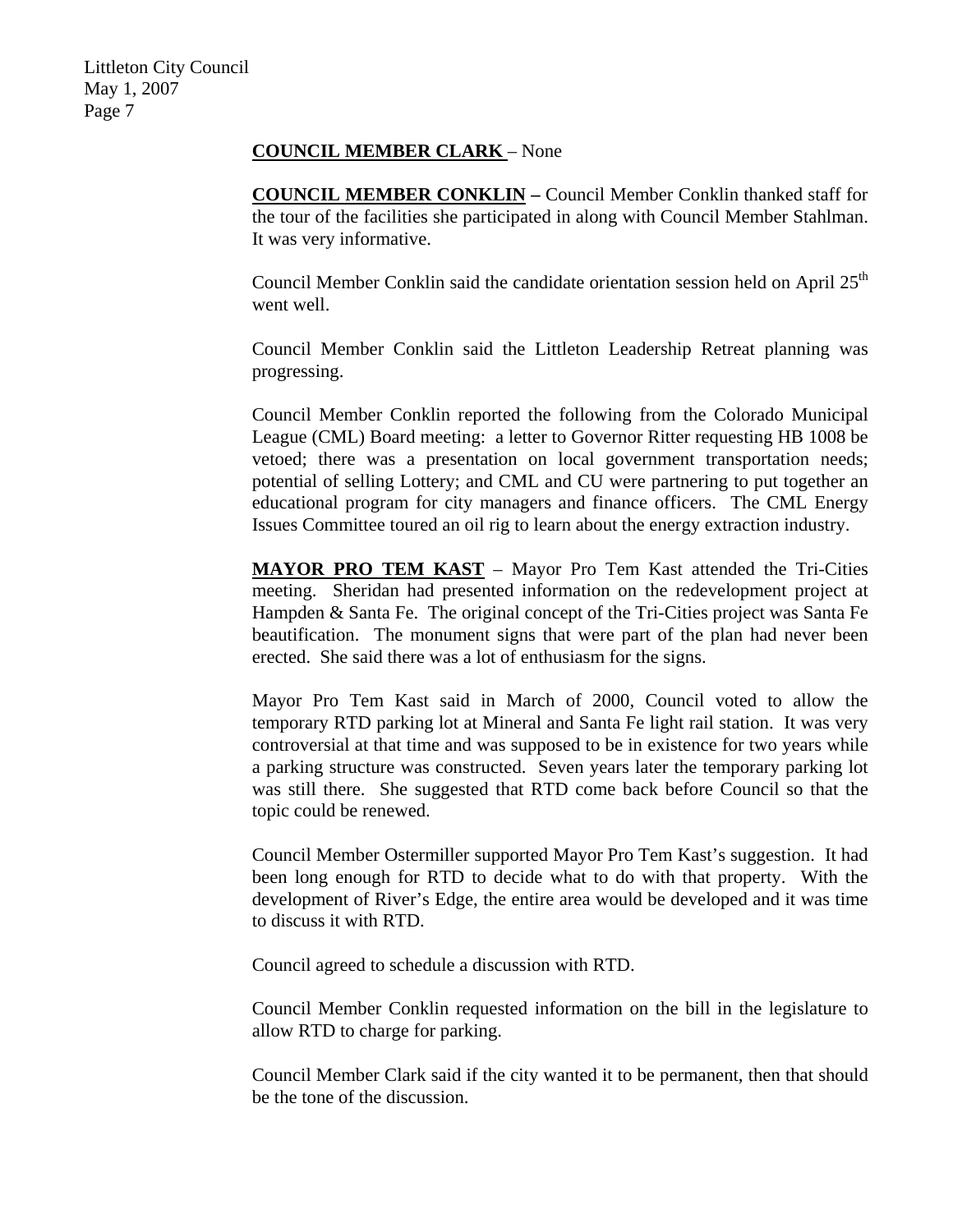> Mr. Woods said staff could do some technical work so that Council was better informed and a study session would be scheduled.

> Mayor Pro Tem Kast said three members of Council voted against it in 2000 because those members did not want to see a sea of asphalt but preferred a parking structure to free it up for transit-oriented development.

> Mayor Taylor thought it was premature. If RTD was going to put several thousands of dollars into it, it should be coordinated with the Ensor property development.

A majority of Council agreed to schedule a study session.

Council Member Clark said more parking was needed down there and suggested a temporary parking lot across Mineral on the Ensor property.

**COUNCIL MEMBER STAHLMAN** – Council Member Stahlman said the letter to the people at Virginia Tech was very well done.

Council Member Stahlman attended the following meetings: Woodlawn Merchants' Association which was continuing to interject energy into the shopping center; a District II meet and greet session last night at the museum, which 35-40 people attended; attended the final presentation on Progress Park/Promise Park planning suggestions; and a presentation from the Chicago Chamber of Commerce regarding Chicago's program to get people with disabilities into the workforce and he suggested that B/IA and the South Metro Denver Chamber of Commerce get plugged into it.

Council Member Stahlman attended a public forum meeting on April 19<sup>th</sup> and three Council members attended. He said there were comments regarding minute taking at study sessions. He asked if it would be possible, on a trial basis, to have the city clerk attend the study sessions and produce more detailed minutes?

Mr. Woods said the issue was turn-around time. If there was a fairly extensive regular meeting one week and then a fairly extensive study session the next, it would be almost impossible for Ms. Bower to produce minutes the following week.

Ms. Bower said an hour of meeting time took approximately 2-3 hours of transcription time. Many times, it took the full two weeks to turn around the regular meeting minutes and in most cases, there would be no way the study session minutes could be produced within a week. She said the study sessions would have to be conducted in a more formal way because for a lot of the discussion she would be relying on the digital recording, so for example only one Council member at a time would be able to speak. She requested that if Council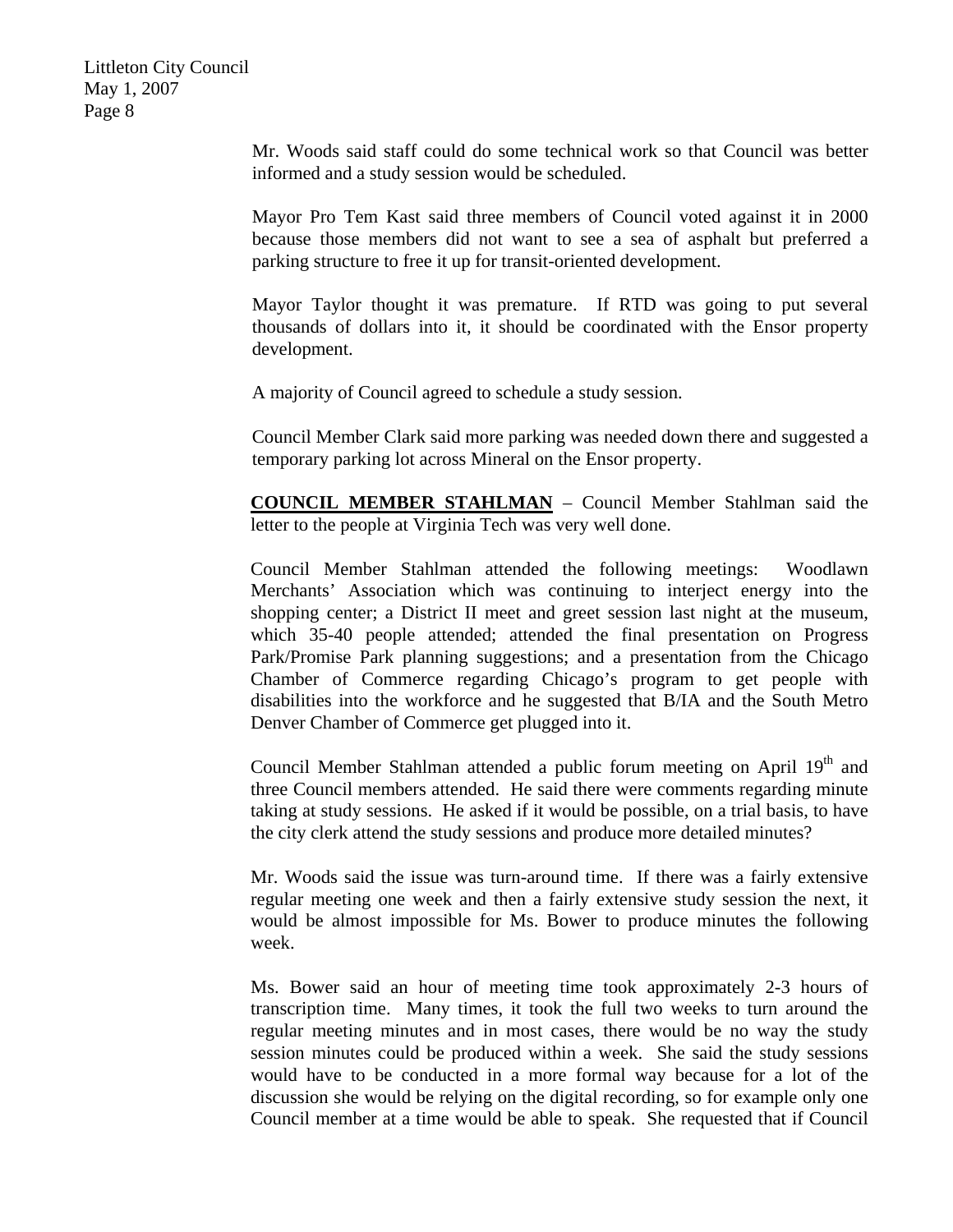> decided to proceed with full minutes, it begin at the first study session in July because of the upcoming special election.

> Mr. Woods said the actual legal requirements of taking minutes were pretty minimal and what had evolved was Council's expectation of what was included in the minutes.

> Mayor Pro Tem Kast said she would expect only a brief synopsis of what the discussion had been.

> Council Member Ostermiller said there was no need to include the presentation in the minutes but instead what questions Council asked and the discussion. He wanted to clarify how much detail would be put into the minutes.

> Council Member Conklin agreed to a 6-month trial period, with Ms. Bower keeping track of how much time it actually took and the cost.

> It was moved by COUNCIL MEMBER STAHLMAN and seconded by COUNCIL MEMBER CLARK THAT COMMENCING AT THE FIRST STUDY SESSION IN JULY, THE CITY CLERK PROVIDE MINUTES OF REASONABLE DETAIL WITH REASONABLE TURN AROUND TIME NOT TO EXCEED THIRTY DAYS AND THAT THE CITY CLERK REPORT BACK IN SIX MONTHS REGARDING HOW THE PROCESS WAS WORKING AND WHETHER OR NOT IT SHOULD BE CONTINUED.

Mayor Taylor asked the definition of reasonable detail?

Council Member Clark said it was important to have a record of Council discussion and decision but not necessarily the presentation that was made at the study session. The discussion should reflect enough detail for people to understand what the vote was.

Mayor Pro Tem Kast said every comment that each Council member made would not be necessary.

Council Member Clark said if the city began televising the study sessions, the level of detail would not need to be as substantial.

Ms. Narde said the equipment needed to televise the study sessions was not as expensive as first thought. She would be presenting information to Council in June.

Mayor Taylor said he would cast a very reluctant and suspicious yes vote.

Council Member Ostermiller asked if the digital recording of the meetings was a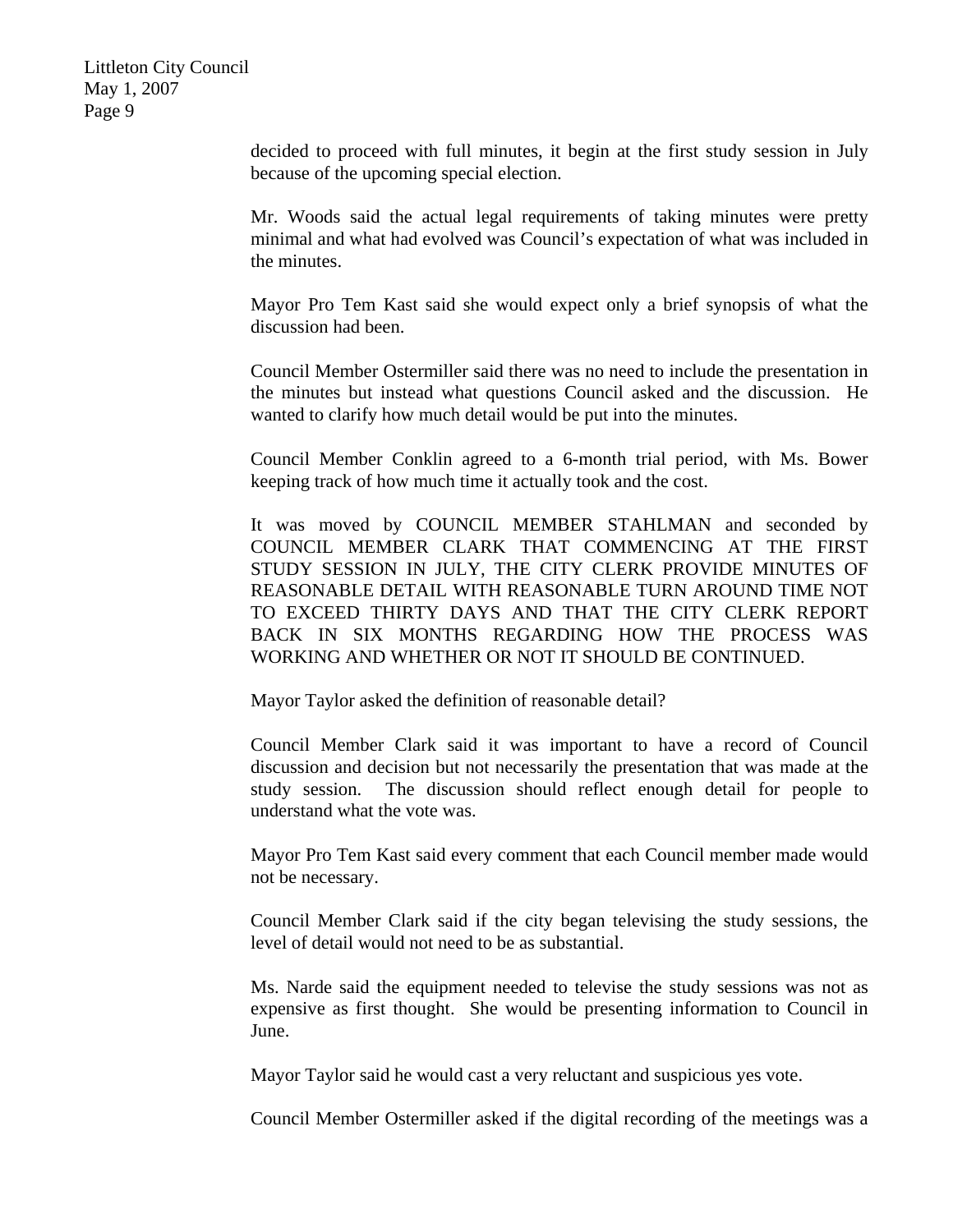permanent record?

Ms. Bower said the written minutes were the permanent record of Council meetings and the recordings were usually destroyed after a few years.

Council Member Clark asked if the electronic recording could constitute a permanent record for minutes?

Mr. Berkowitz said the written minutes provided went far beyond what was legally required which was the date of the meeting, who was present, the motion made, who made and seconded it, the vote and how each person voted. He said to use the recording as the official record, Council would have to listen to the recording before it could be approved.

The vote on the motion was:

Ayes: Council Members Conklin, Kast, Taylor, Stahlman, Ostermiller and Clark.

Nays: None.

Absent: Council Member Mulvey.

MOTION CARRIED: 6 to 0

**COUNCIL MEMBER OSTERMILLER** – Council Member Ostermiller congratulated Business/Industry Affairs Director Chris Gibbons for his nomination by the South Metro Denver Chamber as "Community Leader of the Year." It was a new award and there were two other nominees. The winner would be announced at the Small Business Luncheon on May 11<sup>th</sup>.

Council Member Ostermiller said the Littleton Rotary Club, the Optimist Club, the Littleton Lions Club and the Sunrise Rotary Club of Littleton along with the Tree Committee, participated in the planting of another 70 trees along the Rail Spur Trail. He thanked city staff and South Suburban staff for their help and advice.

Council Member Ostermiller said at Council's breakfast meeting with the Planning Commission, there was a very good discussion on incentives to get developers to do what the city wanted regarding development. He asked if a discussion of some of those ideas could be continued at a study session which would include a discussion on where the city was going with regard to infill development and should there be incentives.

Council agreed.